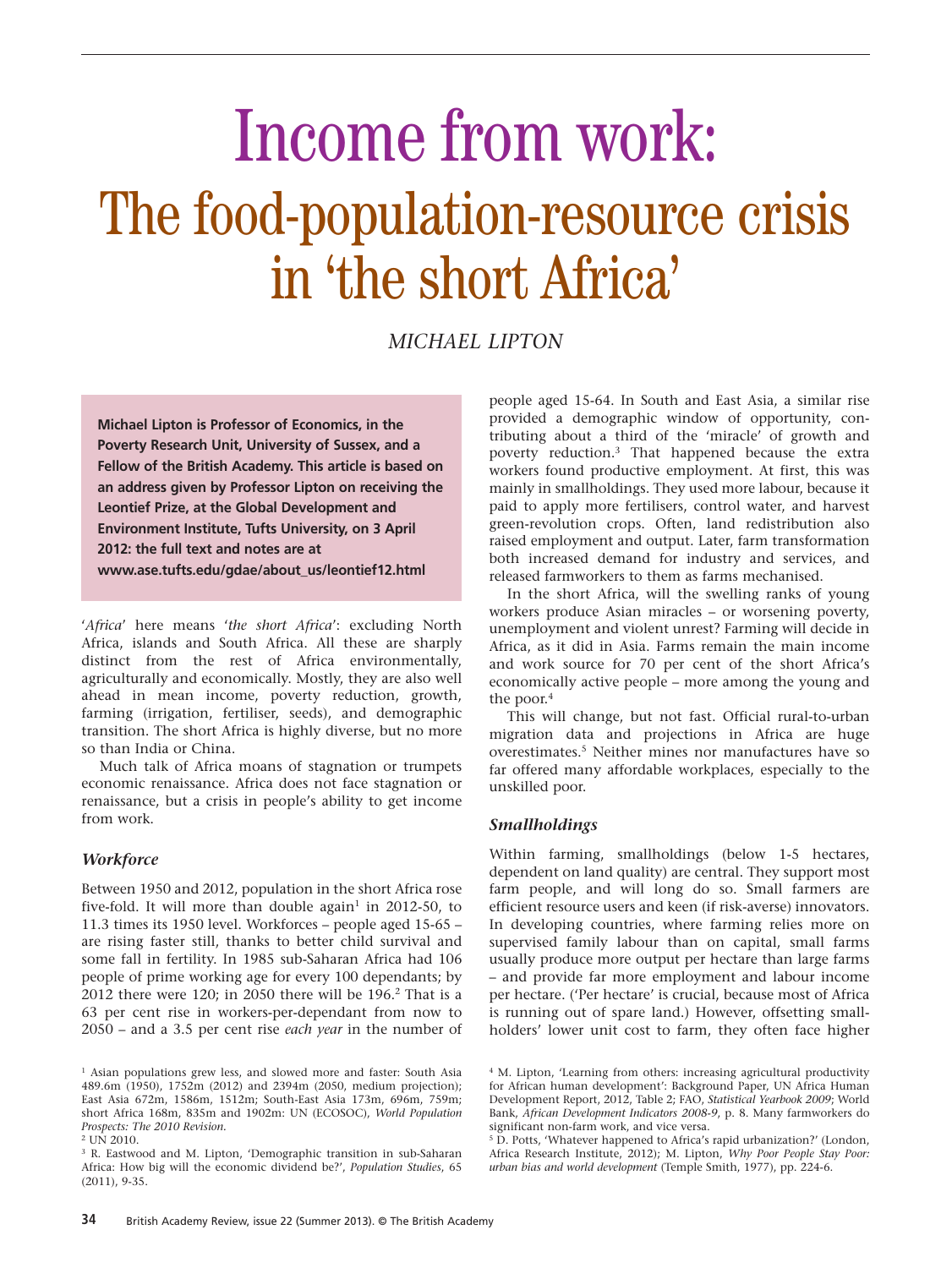costs to process their crops, and sometimes to reach supermarkets. However, once small farmers have enough surplus to sell, it usually pays intermediaries to provide such services.<sup>6</sup>

In 1977-84, when China reformed land into equal family smallholdings and relaxed price restrictions, these farms – most below 0.7 hectares – used water-control, fertilisers and improved seeds to raise rice and wheat output by over 6 per cent per year for six years. Much of India, Bangladesh, Indonesia and other parts of Asia also did extremely well. Some areas and smallholders did not benefit, but radical improvements spread far beyond the innovators and the best lands. Asia's demographics also improved sooner and faster than Africa's: child mortality



*A farmer harvests part of his cassava crop, in Osun State, Nigeria. Partners such as the Alliance for a Green Revolution in Africa (AGRA) are working to strengthen the agricultural value chain – from the seeds planted, to improved farm management, to bringing crops to market. Their focus is on helping small-scale farm households, by bringing about sustainable, equitable development across the African continent. Photo: © Bill & Melinda Gates Foundation.*

fell much faster, and this is the prime mover lowering fertility.7 In 1950, most agreed that South and East Asia, near the land frontier, had been dealt a worse demographic and resource 'hand' than Africa. Yet large swathes of Asia 1965-2000 showed that smallholders can lead transformation *within* agriculture – and hence, afterwards, transition *out of* agriculture. The conditions are public infrastructure and commitment, new science, and firms (sometimes, large farms) – and social capital – helping smallholders to co-operate, process, and liaise with expanding or globalising markets.<sup>8</sup>

Most of African agriculture has suffered decades of policy neglect, and extraction – from both farmers and natural resources. It faces harsher problems in resolving the demography/smallholder/resource crisis than Asia did. To produce more, sustainably, farms need enough land, water and soil nutrients. In the short Africa, below 1 per cent of cropland is irrigated (compared with 20-25 per cent in South/East/South-East Asia in 1965, and 35-40 per cent now). Below 2 kg/hectare of main plant nutrients – nitrogen, phosphorus, potash – are applied, compared with over 150 kg/hectare in South/East/South-East Asia.9 Lack of water control makes farmers reluctant to apply fertiliser even if available. There are successes: some agronomic advances; better seeds, such as hybrid maize in Zimbabwe and elsewhere, and perhaps new varieties of cassava and rice in West Africa; 'smart' subsidies, such as Malawi's for fertiliser; the Alliance for a Green Revolution in Africa's pilots of improved local input development and delivery; ambitious, pre-financed land-water development in the Comprehensive Africa Agriculture Development Programme. However, solving Africa's workforce crisis requires a much wider spread of fast growth of farm output. This normally starts with main food crops, and requires more fertilisers and water-control. Advocating 'low-input' farm growth is seeking bricks without straw.

#### *Land and water*

Since 1950, most Africans have not enjoyed sustained, rapid growth of food staples yield. Yet there are five times more Africans now than in 1950, and most are farmers. How did they get food, income and work? Mainly by expansion into new farmland. However, this produced barely survival rations. Africa's data for output of food staples are largely worthless.10 However, decent data for nutrition, food trade, and dollar-a-day poverty (affecting a stagnant 50 per cent of Africans in 1981-2005) imply that calorie output and intake per person in most of Africa are no higher than in the early 1960s.

Thus farmers' strategy of feeding themselves by land expansion – forced on them by insufficient public attention to irrigation, fertiliser access and seed improvement – failed to advance living standards. Moreover, the strategy is fast becoming unsustainable. In most of Africa, farmland *expansion* is inducing, or soon will induce, soil depletion that means net farmland *loss*. (That, alongside the water squeeze, burgeoning population and workforce, and scant non-farm employment prospects, is why there is a crisis.) Forced farm expansion has spread land-exhaustive, largely unfertilised crops, especially

<sup>6</sup> M. Lipton, *Land Reform in Developing Countries* (London, Routledge, 2009), ch. 2; R. Eastwood, A. Newell and M. Lipton, 'Farm size', in P. Pingali & R. Evenson (eds.), *Handbook of Agricultural Economics vol. 4* (Rotterdam, Elsevier, 2010); T. Reardon and J. Berdegue, 'Retail-led transformation of agri-food systems' (Washington DC, World Bank, 2007); T.W. Schultz, *Transforming Traditional Agriculture* (Yale, 1964); A. Berry and W. Cline, *Agrarian Structure & Productivity in Developing Countries* (Baltimore, Johns Hopkins, 1979).

<sup>7</sup> D. Conley, G. McCord and J. Sachs, 'Africa's lagging demographic transition', WP#12892 (National Bureau of Economic Research, 2007); Lipton and Eastwood (2011).

<sup>8</sup> M. Lipton, 'The family farm in a globalizing world' (International Food Policy Research Institute, Washington DC, 2005).

<sup>9</sup> Lipton 2005: *sub-Saharan* Africa has 3.7% and 7 kg/ha, almost all outside the short Africa.

<sup>10</sup> M. Jerven, *Poor Numbers* (Ithaca, Cornell, 2013), pp. 14, 79, 103.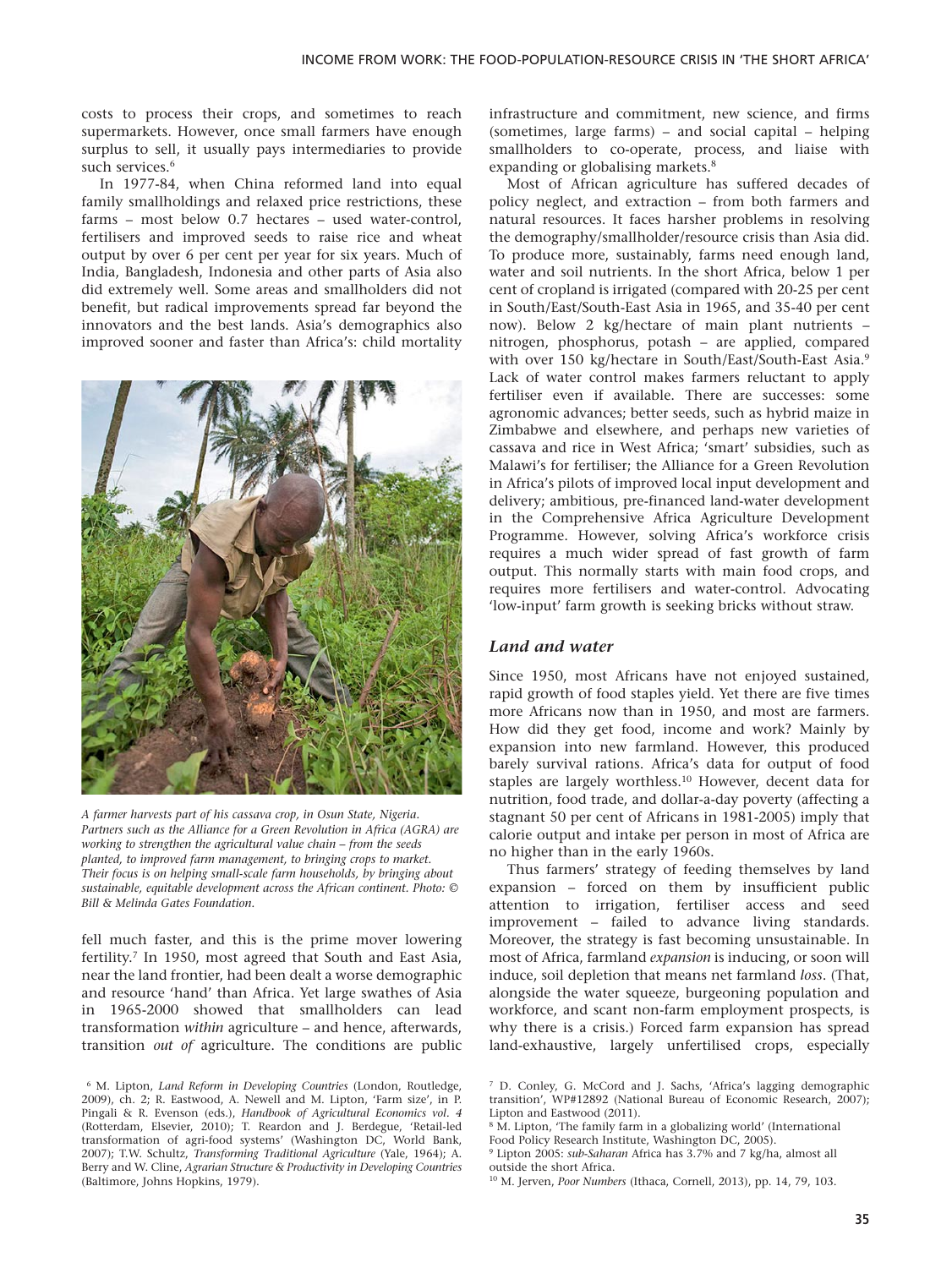maize, into areas that – without fertilisers or irrigation – can sustain only extensive grazing. In 2002-3 in sub-Saharan Africa, 40 per cent of farmland was losing over 60 kg/hectare of main plant nutrients each year; 95 million hectares had been severely depleted of soil nutrients.<sup>11</sup>

Is the short Africa's farm water position also critical? Few countries outside the Sudano-Sahel face *physical* water stress (defined as over 75 per cent of river flows withdrawn annually, net of recycling), and agriculture gets over 80 per cent of fresh water. Yet such aggregates conceal local reality. Probably, the proportion of food staple crops dying for lack of water is higher in the short Africa than in any other region. All but a few countries face *economic* water stress.12 Without irrigation, this means that many farmers cannot get water at some crucial crop time. Further, much African land expansion has been into marginally rainfed land. Global warming boosts evaporation and transpiration in the hot peak seasons, and makes rainfall less reliable. Unlike Asia and Northern (and South) Africa, where substantial irrigation spread before (and enabled) the green revolution, in the short Africa the farmer must fight vociferous expanding cities, mines and industries for irrigation water that she does not yet have.

#### *Supply and entitlements*

But need one worry about the determinants of food *supply*? Hasn't Amartya Sen<sup>13</sup> shown that most famines, and most hunger, happen when there is ample food to go round – because many people lack *entitlements* to that food? The answer is that in Africa most food entitlements, especially for vulnerable people, come from farmwork, largely on family land but sometimes for other farmers. Rural nonfarm work (and urban work) matter too, but their growth usually depends on earlier growth of farmers' demand. So big rises in non-farm employment usually require prior growth of farm income, output and employment. This priority is local, not just national, in much of Africa: expensive and bad transport means that local food adequacy often depends on local food supply. Further, if we look beyond hunger to national development and transformation, these have almost always followed expansion, initially in smallholder agriculture, of both work and productivity.<sup>14</sup>

The short Africa's swelling young workforce, its food farming that stubbornly lags far behind achievable levels, its threatened soil-water base – all these faced Asia in 1965 too. Like all crises, they offer not only risks of disaster, but



*Farmers like Linet Wanzunzi help grow and sell improved bean seeds to other farmers. Linet's initial investment in seeds turned into a five-fold profit. Photo: © Bill & Melinda Gates Foundation*

<sup>11</sup> J. Henao and C. Baanante, *Agricultural Depletion and Soil Mining in Africa* (Muscle Shoals AL, International Fertilizer Development Corp., 2006); see A. Haileselassie, J. Priess, E. Veldtkamp, D. Teketay and J-P. Lesschen, 'Assessment of soil nutrient depletion and its spatial variability in Ethiopia', *Agriculture, Ecosystems and Environment*, 108 (2005), 1–16. <sup>12</sup> International Water Management Institute, 'Trends in water and agricultural development' (2007).

<sup>13</sup> A. Sen, *Poverty and Famines* (Oxford, 1981).<br><sup>14</sup> Once a region cannot much expand sustainable farmland affordably increasingly true of the short Africa – if all main groups are to reduce their poverty (a) agricultural labour productivity must grow, but (b) productivity of land (and in many cases water) must grow *faster*, so farm employment rises.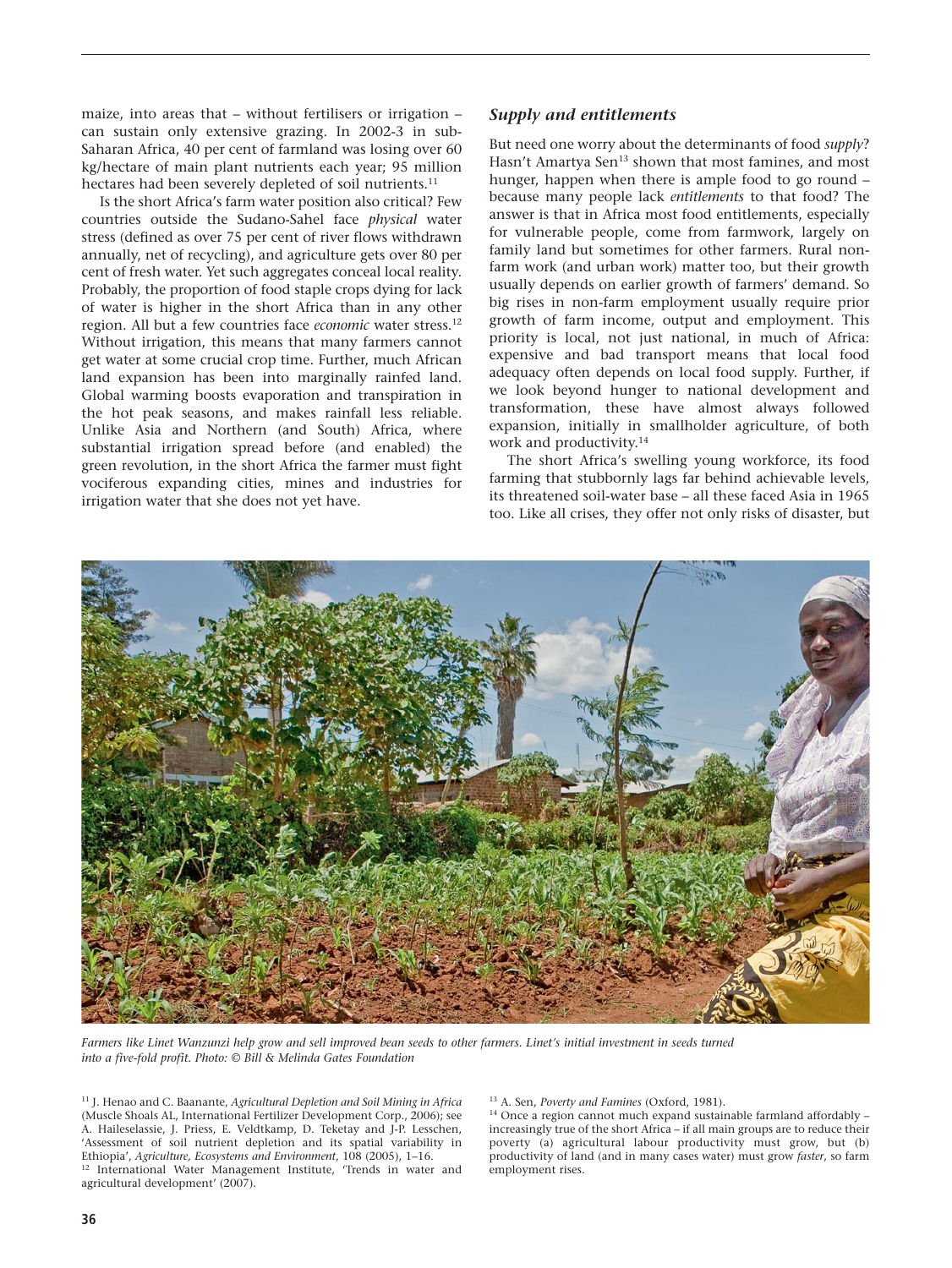(as Asia's green revolution and demographic transition showed) great opportunities too. Being behind offers a chance for quick catch-up:15 *not* to large capital-intensive farms, ideal in America and Australia but costly and often disastrous in Africa, but to skilled smallholder intensification, with controlled, carefully managed water and fertiliser. Such farms prevail in most of Asia, and parts of Africa too, but past failures show that smallholder-led development in Africa is by no means a soft option. How might Africa have a good crisis?

# *Stop kidding ourselves that economic renaissance has already arrived*

Faster GDP growth in Africa since 2000 is mostly a statistical illusion.<sup>16</sup> Local evidence, and trade and nutrition data, reveal what the 'poor numbers' for aggregate GDP and food output cannot. Staples yields (and labour productivity) have not reversed the dismal trends that Timmer diagnosed two decades ago. Big, *credible* rises are seen in only a few African countries (e.g. Rwanda, Ghana). Most of the populous ones (Ethiopia, Nigeria, the Democratic Republic of Congo) tell a sad tale.

A few African countries have enjoyed a mining boom. Unfortunately, mining expansion alone seldom eases the employment-land-food-income crunch, and often makes it worse. 'Big mining' normally employs few, pumps up corruption,17 and draws incentives and resources away from employment-intensive activities, especially farming. Instead, manufacturing-first strategies might create a good deal of employment (though in Africa this has seldom happened), but raises serious questions of competition with, say, Vietnam on skills and labour cost.

Unusually, analysis supports common sense: with agriculture sluggish and supporting over two-thirds of Africa's fast-growing workforces, rapid growth in agricultural output and productivity is normally a precondition for tackling the employment-land-foodincome crunch. But how? Shifts of land to capitalintensive big farms (e.g. land grab) 'raise labour productivity' of those who stay employed, but slash it – and income – for many, pushed off the land before the non-farm sector is ready to absorb them. With some exceptions, big African farms are socially inefficient. Land grab will not conduce to more per-hectare employment, work income, or even output. Most of Africa has almost no empty, good, cheaply available cropland, and soil-water resources are depleting: if anything, sustainability requires *reducing* cropland. As was true in Asia, smallholder-based yield growth is a necessary preliminary to development.

# *Stop denigrating smallholders*

The language of many economists and politicians bombards smallholders with undeserved disrespect. Family farmers and smallholders are routinely called subsistence, sub-subsistence, part-time, even 'scratch-a-patch', and

contrasted unfavourably to 'commercial' farms. Yet family smallholders are highly commercial. Most buy some input; many sell some output. To survive, they make at least as good use of resources as big farmers – in the case of land, better. (That's why land in Asia and Africa has been shifting towards smaller farms.)18 Smallholders are glibly dismissed as elderly failures, who need replacement by big farmers with machinery – and whose kids don't want to farm.

Sometimes that caricature has a grain of truth. Not so, however, with policies that respect small-farm incentives, rural infrastructure, and agricultural research. In India's Punjab in 1967 semi-dwarf wheat and rice, with fertiliser and reliable irrigation, meant that young officials and factory workers scrambled home from Delhi to doublecrop family land: now, they could make good profit out of even half a hectare. In most of the short Africa, if young people flee farming – often into city underemployment or even crime – that is because the powers-that-be disrespect and under-resource smallholdings, so they can't become scientific, properly serviced or reasonably reliable. Asia in the 1960s typically allocated 20 per cent of public spending to agriculture; the short Africa today allocates 5- 10 per cent.

Respect and resources are preconditions, but all economic means – composting where humus is deficient, water management, much more irrigation major and minor, better seeds (often using biotechnology), sometimes land reform – will be needed to catch up. Most of Asia and some of Africa shows this can be done – and that *afterwards* industrialisation, even so-called miracles of poverty-reducing growth, can happen.

States and 'experts', unwilling to create the preconditions for smallholder-led transformation, used to scapegoat smallholders for inefficiency. Some still do, but the great weight of evidence has made it somewhat passé. Instead, smallholders are berated for inability to cooperate, form social capital, exploit scale economies in processing and distribution, and do without the State. Smallholders need policies, not homilies: respect, land, infrastructure, semi-public goods, facilitation.

# *Have a coherent policy for a multifaceted crisis*

We have reviewed African and Asian progress in *food farming*. However, Asia's rapid growth with poverty reduction in 1960-2010 also required transformations in *population* and *nutrition*. A fourth target area, *environment*, is crucial for sustainability, but was weakly integrated into most Asian development policy: Africa can learn from Asian errors as well as Asian successes. One should consider *together* the effect of policy options – via incentives, institutions and infrastructure – on all four target areas. This applies however little, or much, the state intervenes.

As for *population*, Malthus was right that, for sustained growth with poverty reduction, fertility must fall. Malthus also learned that this happens voluntarily in the right

<sup>15</sup> A. Gershenkron, *Economic Backwardness in Historical Perspective* (Cambridge MA, Harvard, 1962).

<sup>16</sup> Jerven, *Poor Numbers*, pp. 28, 86.

<sup>17</sup> P. Collier, *The Bottom Billion* (Oxford, 2007).

<sup>18</sup> Lipton, *Land Reform in Developing Countries*, pp. 94-102.